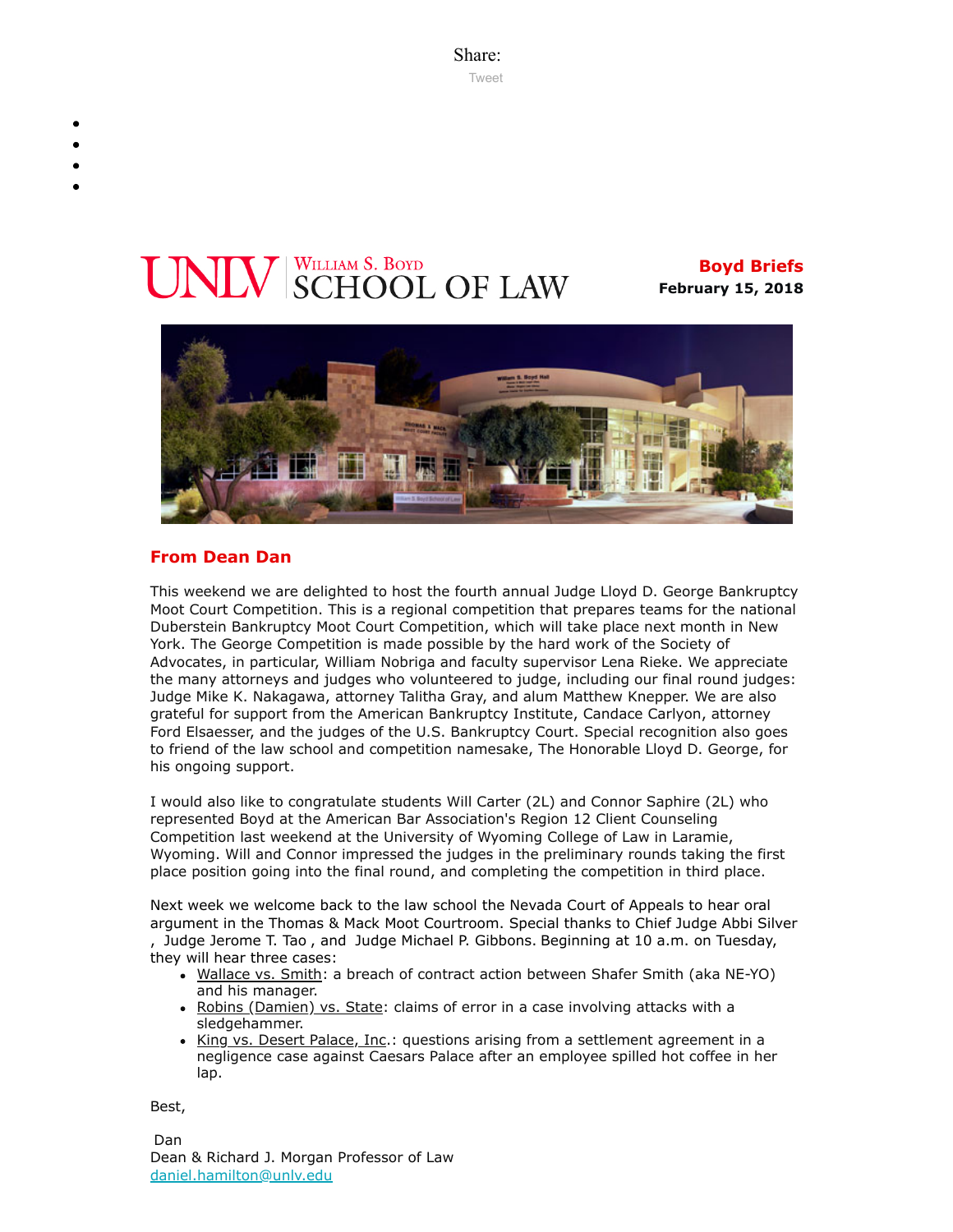#### **Faculty Spotlight: Stanford B. Owen**



*Stanford Owen serves as an Adjunct Professor of Law at the William S. Boyd School of Law.*

**What is it about being an adjunct law professor at Boyd that has motivated you to make 286 round trips from your home in Salt Lake City Utah to teach at UNLV?** 

In addition to being an adjunct at Boyd each Thursday, I teach at the J. Reuben Clark Law School at Brigham University in Provo, Utah, Monday through Wednesday. On Thursday I fly to Boyd down and back the same day. Why would anybody do that?

In answering this question, I have considered but ruled out

insanity, poor judgment, and an uncontrollable desire for airplane snacks.

I think the answer is simply the wonderful, diverse student body at Boyd. Although all of the students are terrific, it is the endearing mix of delightful students at Boyd that makes me endure the constant middle seat assignment on Delta Airlines, the "cattle call" boarding process of Southwest Airlines, and the inevitable turbulence descending into McCarran Airport.

The lyrics of an old Peter, Paul, and Mary song "All God's Critters Got a Place in the Choir" best express my feelings.

*All God's critters got a place in the choir Some sing low, some sing higher Some sing out loud on the telephone wire And some just clap their hands, or paws or anything they got now.*

*Everybody here is a part of the plan We all get to play in the great critter band From the eagle in the sky to the whale in the sea It's one great symphony.*

(Lyrics by Bill Staines) Recently re-recorded by Peter Paul and Mary in their Album In these times

I simply love the symphony of diversity at Boyd, from the eagle who makes law review and soars in the sky to the whale who flounders a bit and just gets by.

And that is what motivates me to fly in and out each Thursday.

#### **When students ask you what they should read outside the required textbooks and other law-related books, what do you suggest?**

There are two books I recommend *-Make Your Bed, Little Things that can change your life… and maybe the world,* by Admiral William H. McRaven and *GRIT, the Power of Passio n and Perseverance* by Angela Duckworth. Both contain life lessons that lead to success.

#### **Student Spotlight: Nicole Lutey**

#### **Tell us about your work at Zappos.**

Working at Zappos is great. It's not work as much as it's going to hang out a clubhouse where you have a couple of responsibilities besides just having a good time. It's the most fun I've ever had working. I've had a couple of roles at Zappos. Right now, I am a Senior Systems Analyst in Finance. Before that, I worked in the tax department on Sales and Use Tax. If you ever have a minute (or hour), I can definitely make your eyes glaze over talking about sales tax.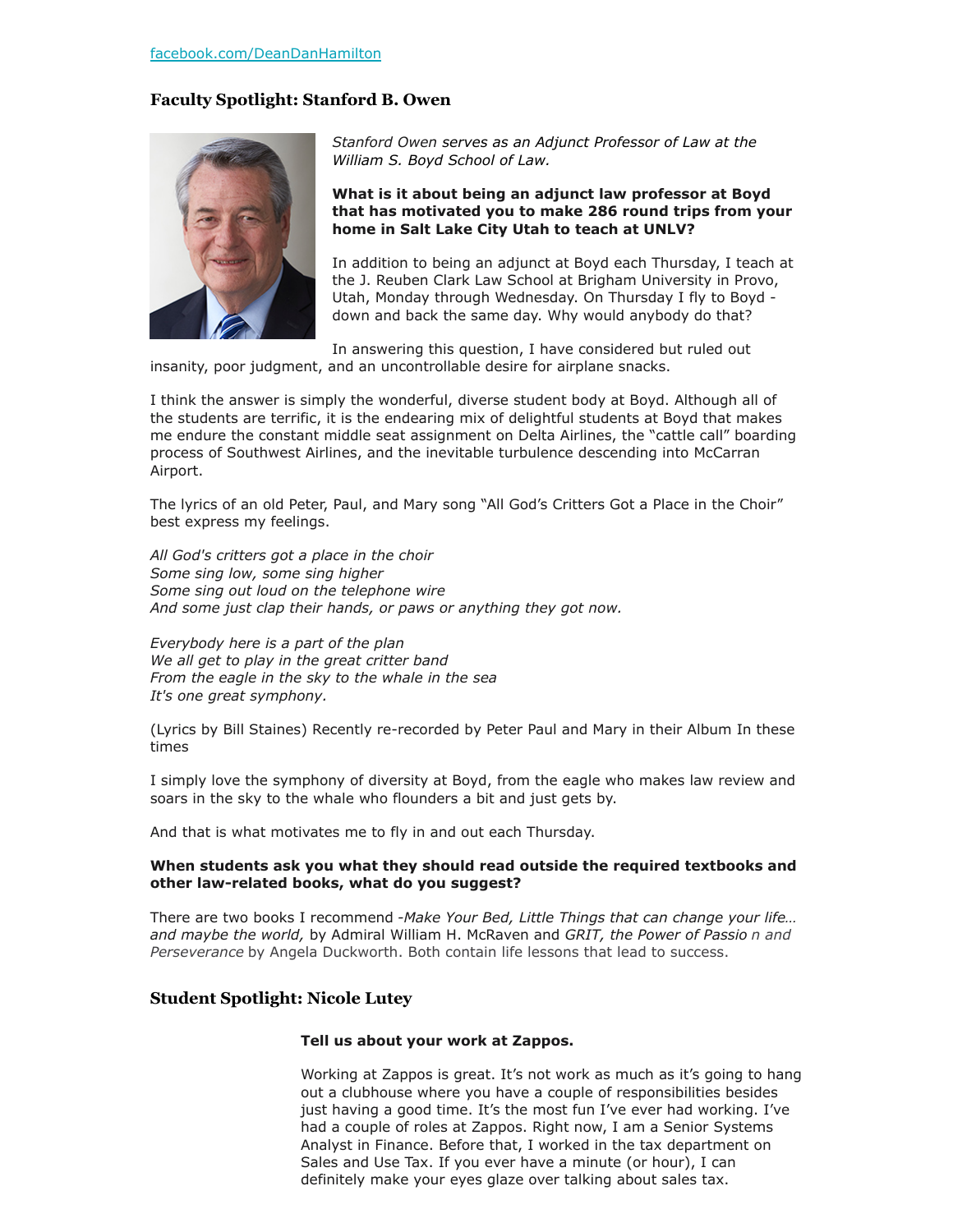

#### **You came to Boyd with interest in tax or intellectual property law. Where does your interest stand now?**

I definitely still have the same interests especially after taking a class with Professor Francine Lipman. With her enthusiasm in teaching tax, it's hard to imagine that not everyone in her classes wants to practice tax law.

#### **You've lived in Las Vegas over 30 years. Of all the changes you've seen, which is the most remarkable?**

While there's definitely a lot of change, it's amazing how much has stayed the same. For example, I can stand in the mall outside the law school building and look north and it's pretty much the same view I had 25 years ago when I was working on my undergrad degree. In terms of change, it's amazing how big the hotels are now compared to 30 years ago…and they still all fill up with visitors.

#### **When not working or studying, what's you go-to fun thing?**

I love to scuba dive but I really only do that on vacation. I also really like to just hang out on the couch with my two golden retrievers and read or watch TV.

### **Alumni Spotlight** : **Alexandra Varela '13**



*Alexandra is an attorney and owner at Varela Law in Placentia, CA.*

#### **Is there a nugget of advice you would have for a Boyd law student or recent grad?**

My advice to a Boyd law student or recent grad is to not close any doors. Take every class and externship opportunity as a chance to explore and discover what interests you. You never know where life may lead and what experiences may change your perspective.

I went to law school because I wanted to work in child welfare. While at Boyd, I started a student organization called the Child Advocacy Law Association, and all of my externships related to that practice area. After law school, I worked as a Deputy District Attorney in the Nevada Child Welfare Division, which was extremely rewarding. However, because I was so passionate about the work, I quickly found myself burnt out and emotionally-drained.

When my husband's career prompted a move back to Southern California where we both grew up, I began seriously considering a change in practice areas - something I never thought I would do. Now, I am an estate planning attorney. I never dreamed that I would enjoy the work as much as I do.

#### **What inspired you to start your own practice?**

While in law school, my grandmother became very ill. She was the pillar of strength on my dad's side of the family - the person everyone went to for advice and comfort. She and my grandfather did not have much by way of financial assets, aside from a home in Southern California that was owned outright, so my dad and his sister never went to see an estate planning attorney. After my grandmother passed away, my dad and his sister had a lot of conflict over the estate, sadly resulting in disintegration of their sibling relationship. I know, without a doubt, this is not what my grandmother would have wanted. Because of this, I started my own estate planning practice where I help clients make empowered decisions for their families in hopes of avoiding as much conflict and stress as possible.

#### **What do you enjoy doing in your off hours?**

I am currently building my practice, which is a labor of love and requires much time and attention. But I do have two young children who are my inspiration and my world. During